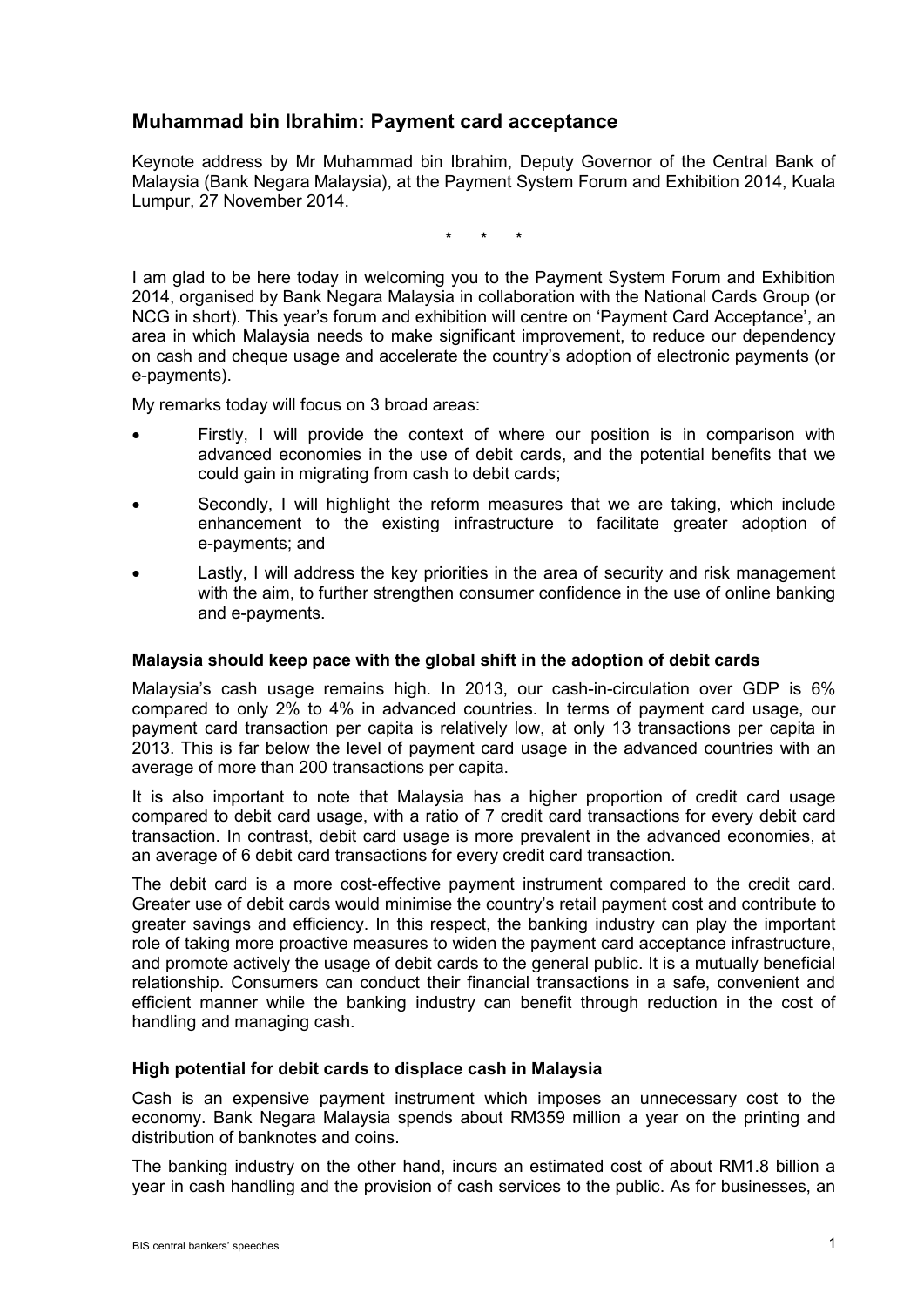estimated cost of about RM2.7 billion is incurred annually for cash handling, in addition to bearing the risk of pilferage and theft. In total, the cost incurred by the banking industry, the business community and Bank Negara Malaysia in cash handling and management is estimated to be around RM4.8 billion a year. The cost to the economy would be even higher if we factor in the cost incurred by the households*.*

With 45 million debit cards for a population of 30 million, Malaysia is well-positioned to migrate from a high dependency on cash usage to the use of cost-effective debit cards. Payment cards issued in Malaysia are already on chip-based technology since 2005. Malaysia was the first country in the Asia Pacific region to implement an industry-wide migration out of the less secure magnetic stripe cards, which are prone to skimming and counterfeit fraud. The adoption of chip-based technology gives us an enormous opportunity to leverage on our large base of secure debit cards and expand the acceptance points (or Point-Of-Sale terminals). We need to capitalise on this potential synergy.

## **Strategy to accelerate migration towards e-payments**

## *a. Payment card reform framework*

Over the past few years, Bank Negara Malaysia has undertaken various measures to encourage the use of e-payments as a means to enhance Malaysia's economic efficiency, productivity and competitiveness.

In 2015, we will be taking a significant step forward in this agenda with the implementation of the Payment Card Reform Framework. The Framework will provide a much more conducive environment for merchants to accept card payments through the wider deployment of terminals and lower cost structures.

The Point-Of-Sale terminals have not been growing at the desired pace despite the high penetration of debit cards. There are only 8 terminals per 1,000 inhabitants in Malaysia compared to more than 20 terminals per 1,000 inhabitants in advanced countries. The growth rate of the Point-Of-Sale terminals in Malaysia have slowed down considerably from 14.6% in 2011 to 6.1% in 2012 and 3.2% in 2013, indicating a potential saturation of Point-Of-Sale terminals among the higher tier merchants who can afford the current level of merchant fees charged by the financial institutions.

The recent hikes in interchange fee, which is the fee payable between financial institutions in a payment card transaction, are likely to make payment card acceptance even more costly for merchants. Interchange fee forms a significant part of the fees paid by merchants for accepting payment cards. The continued indiscriminate increases in interchange fee would hinder the expansion of Point-Of-Sale terminals, especially among small merchants. To prevent a system-wide increase in merchant fees, the Payment Card Reform Framework would moderate the increases in payment card acceptance cost. This would be achieved by subjecting interchange fees to ceilings which are set based on objective and transparent criteria. In addition, the framework also seeks to address distortions in the payment card market in order to foster an efficient, transparent and competitive payment card industry in Malaysia.

## *b. Enhancing the payment card infrastructure*

To complement the Payment Card Reform Framework, the banking industry has committed to invest approximately RM1.1 billion over the next 6 years for industry-wide infrastructure development to further enhance the payment card security and expand the Point-Of-Sale terminal network. This would make Malaysia's payment card landscape more competitive. The infrastructure development that would be undertaken by the industry includes, among others: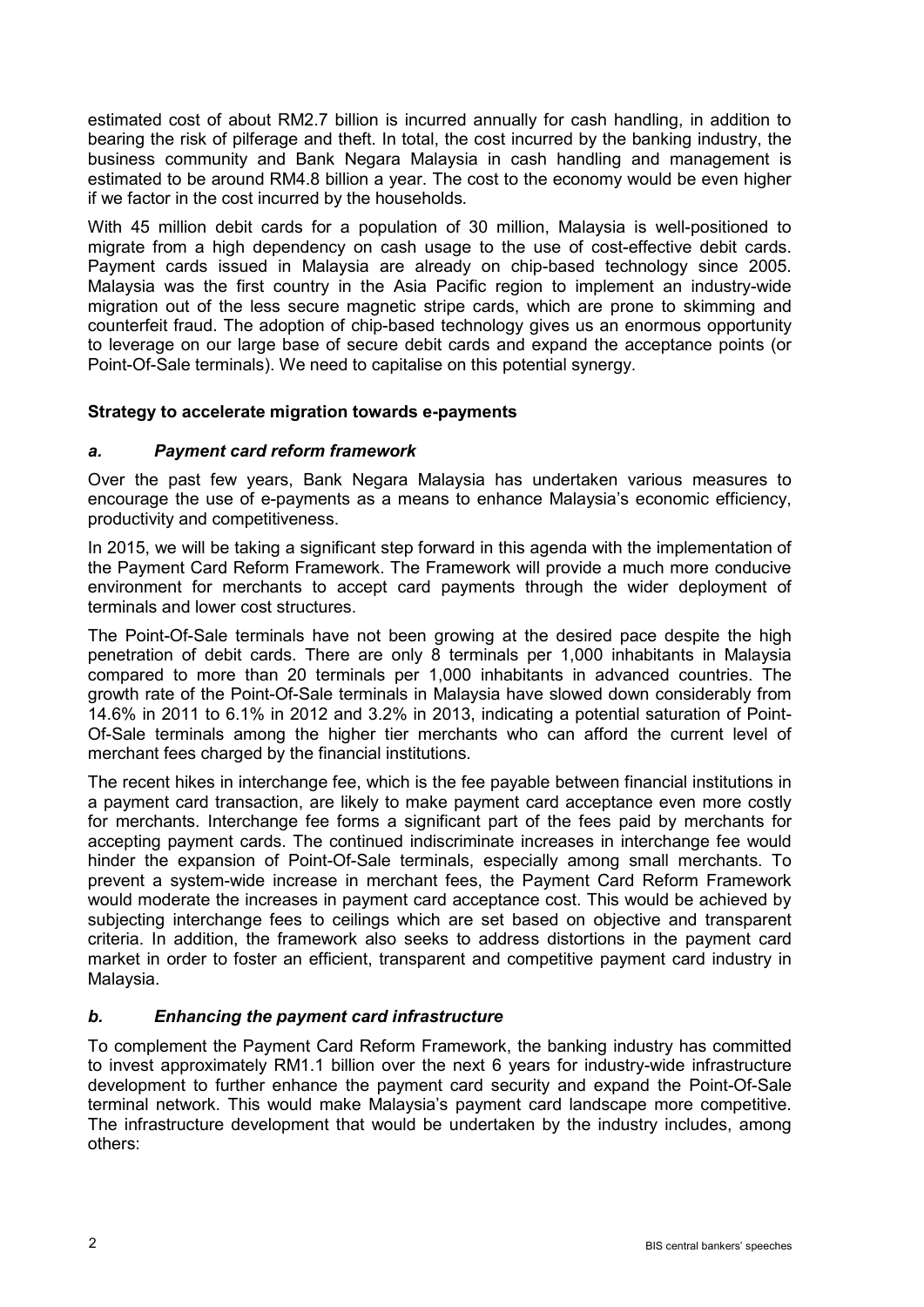- the expansion of the Point-Of-Sale network by an additional 570,000 Point-Of-Sale terminals, especially among the lower tier merchants;
- the adoption of Chip and PIN, which is a more secure cardholder verification method for purchase transactions, by 1 January 2017; and
- the migration of the domestic debit card from its proprietary standard to the internationally-recognised EMV standard equipped with contactless functionality by 1 January 2018.

These developments are exciting changes in store for the payments sector. With it, comes an enormous opportunity to expand business and enhance value to consumers.

#### *c. Highlights of development in delivery channels and payment system infrastructure*

As banks serve various segments of the economy, it is important to widen the accessibility of e-payment services through various channels to cater to the needs of different consumer groups. The industry should continuously identify and address any gaps in the current e-payment infrastructure and services by improving their product offerings. For instance, building on the wider penetration of online banking services which now have a total of 17 million subscribers (of whom 7.5 million are active users), banks have also provided alternatives to consumers to conduct electronic funds transfers using either the Interbank GIRO (IBG) or the Instant Interbank Fund Transfer (IBFT) via 9,410 ATMs and 2,475 selfservice Internet kiosks nationwide. While the fees imposed for IBG and IBFT are differentiated, consumers are given choices that suit their preference.

To promote infrastructure sharing and reduce cost and enhance online bill payment facilities in Malaysia, there is currently an ongoing industry initiative led by the Malaysian Electronic Clearing Corporation Sdn. Bhd. (or MyClear in short) to develop a national bill payment scheme known as JomPAY. JomPAY leverages on shared infrastructure to significantly expand the scope and utility of bill payment facilities.

At present, customers can only use the online channel of a bank to make bill payments to merchants who maintain banking relationships with the same bank. This is set to change with the implementation of JomPAY, which is a common and open platform that allows customers of any bank to make online bill payments to any merchant registered with JomPAY. In other words, a merchant will be able to receive payments from customers across all participating banks. This would not only reduce duplication of investment costs by the banks, but also bring about greater convenience, cost savings and efficiency gains to both consumers and merchants. JomPAY is targeted to be rolled-out in phases starting from next month.

(In the next presentation, the Director of Payment Systems Policy Department will provide you with further details of the supporting e-payment infrastructure and the strategies undertaken by Bank Negara Malaysia to accelerate the country's migration to e-payments.)

## *d. Safeguarding the security of transactions*

Ladies and gentlemen, let me now move on to the issue of security and consumer confidence in the use of online banking and e-payments.

Considerable efforts have also been taken by the industry to improve user confidence in the use of payment cards. As I mentioned earlier, the banking industry had migrated our payment cards to the more secure chip-based cards in 2005. The investment cost of RM200 million was subsequently recovered through the projected fraud savings in just two and a half years.

This served not only to foster consumer confidence in payment cards but also boosted credit card spending by foreign tourists which increased from RM4.3 billion in 2006 to RM7.9 billion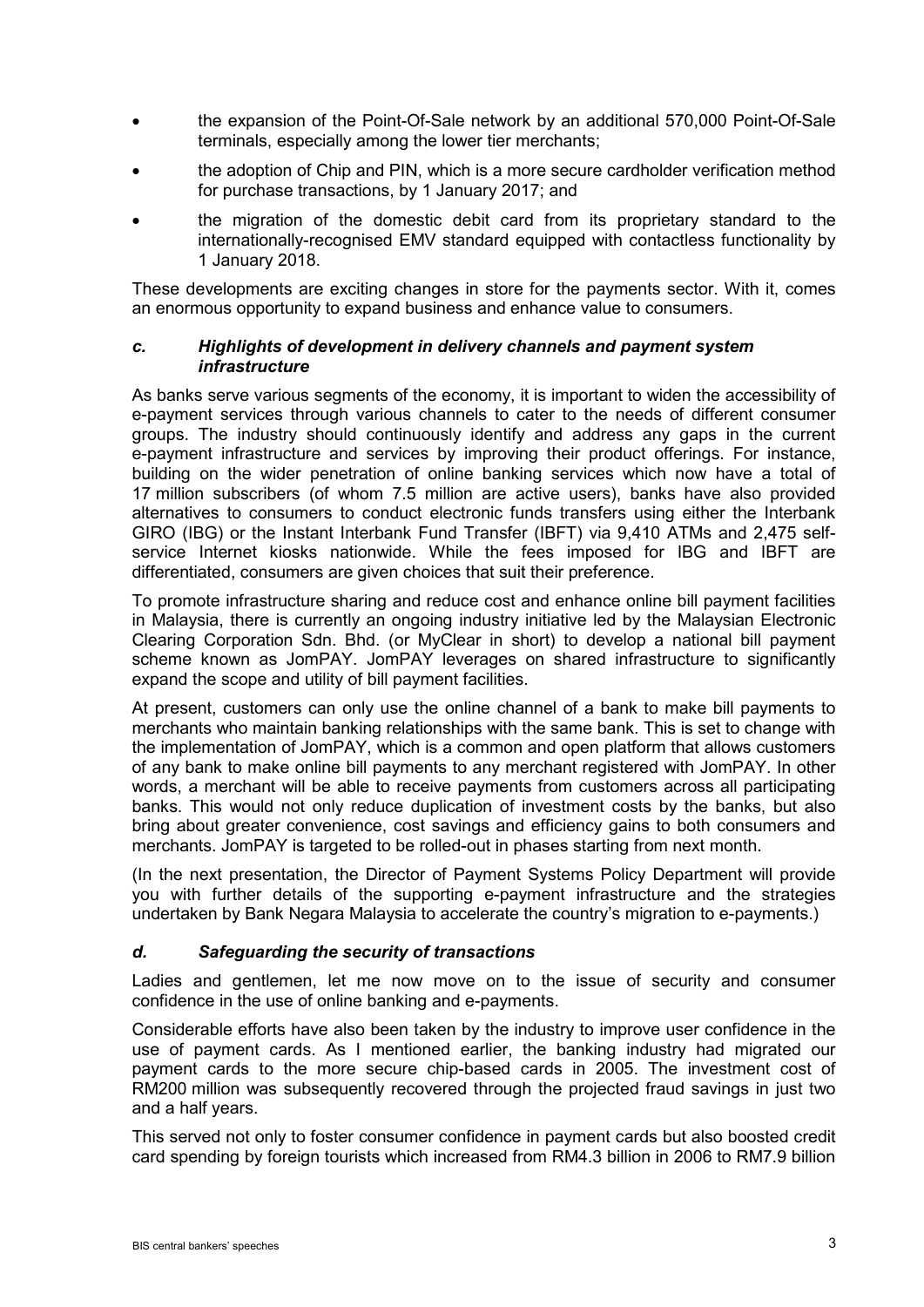in 2013, an increase of 83% over 7 years. In 2013, fraud losses had remained low at less than 0.03% of the total value of debit and credit card transactions.

Due to the liability shift in the rules of the international payment card network operators, about 89% of these losses are borne by foreign financial institutions who have yet to implement the higher security requirements. Consequently, our fraud losses amounted to only 0.01% of the total payment card transaction value, which is quite low by international standards. One lesson learnt was that if we invest intelligently in infrastructure, we would certainly reap the benefits faster than expected.

Nevertheless, there have been recent reports on concerns over emerging fraud threats in online banking and online payment card transactions. In this regard, I would like to stress that individuals do not and should not bear any loss arising from any unauthorised transaction not caused by them. Bank Negara Malaysia will not tolerate any cases where financial institutions have acted unfairly by passing the liability of fraud losses to their customers. Bank Negara Malaysia holds the board of directors of financial institutions responsible to ensure that effective safeguards are in place to counter both present and emerging fraud threats. In addition, financial institutions must also ensure that consumers regularly receive sufficient information on ways to protect themselves against possible fraud.

Fraud threats continue to evolve and financial institutions should anticipate such new threats and act ahead of the curve. While the number of new and emerging fraud threats is small relative to the total number of transactions and the fraud losses are negligible compared to the investment cost for security upgrades, financial institutions should not underestimate the potential for such threats to increase in frequency and impact. Aside from financial losses, the reputational damage to financial institutions arising from service disruptions can be severe.

This is especially so in today's environment, where adverse publicity can spread exponentially through the social media.

Financial institutions must therefore keep abreast with the latest fraud schemes in and outside the country, and continuously invest in fraud prevention technology to keep fraud incidences at a minimum. Security investment decisions must carefully weigh the likely growth of new fraud threats and the implications for financial institutions if such threats are not averted. The ramifications of failing to do so could be catastrophic.

## *e. Importance of consumer education and awareness*

Consumers also have an important role to play to avoid becoming victims of fraud. As consumers, we should learn about the simple yet important steps that we can take to conduct safe payment transactions.

There have been cases where the public have been deceived to transfer their funds into another account, only to be siphoned off by a fraudster. This is done through psychological manipulation where the fraudster impersonates a bank officer or an officer of Bank Negara Malaysia, to deceive the victim. Such fraud cases can easily be avoided if consumers are made aware of such methods and informed of the precautions that they should take to avoid being fraud victims.

As consumers, we should pay particular attention to the fraud alerts provided by our banks and the police and take the necessary precautions. Consumers should know as a basic fact that for instance, their banks or Bank Negara Malaysia will never ask them to disclose or validate personal details such as login ID, passcode and mobile phone numbers through SMS or emails.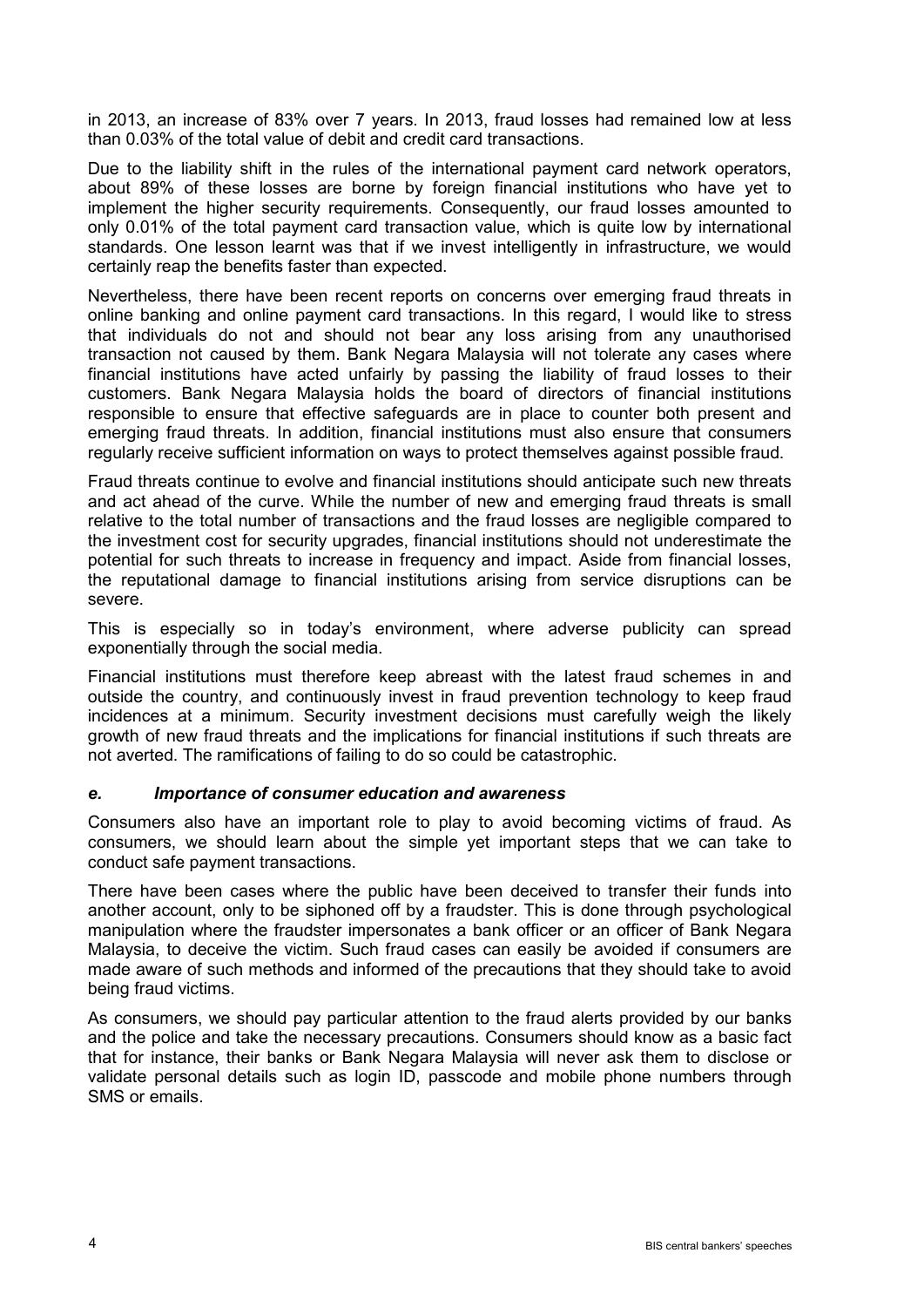## *f. Measures to be undertaken in 2015*

We have set out an ambitious roadmap for Malaysia's migration to e-payments. Moving forward, a strong focus on six strategic priorities is required to accelerate the pace of our country's migration to e-payments. For 2015, I would like to suggest 6 key measures.

- i. Firstly, we need to deploy an additional 50,000 Point-Of-Sale terminals in 2015, targeting in particular lower-tier merchants. The idea is to widen the acceptance of debit cards. To promote wide usage among consumers, we need to intensify efforts to conduct promotional activities to drive the usage of debit cards to reach 89 million transactions in 2015, compared to about 65 million transactions this year.
- ii. Secondly, we need to double our efforts to raise the level of awareness on the basic safety steps to deter payment fraud. The recent 2-month long "Think Online Safety, Think C.A.R.D." campaign, jointly organised by the Association of Banks in Malaysia (ABM) and the NCG, to promote safe online payment practices, is a step in the right direction. The final session of the campaign will be held in Sasana Kijang today. Similar campaigns should be organised and expanded to reach a wider segment of the Malaysian population.
- iii. Thirdly, the industry should ensure the timely implementation of JomPAY. This would enable both consumers and businesses across the country to benefit from the strong value proposition that JomPay will create in increasing the efficiency and convenience of online bill payments.
- iv. Fourthly, banking institutions should conduct regular reviews on the adequacy and robustness of payment system risk management measures and the effectiveness of consumer protection measures. Where the review discloses gaps and inadequacies, banks must take immediate steps to rectify the weaknesses to preserve public confidence. Adequate resources must be allocated to this effort.
- v. Fifthly, as part of the overall improvement in customer service, the banking industry should keep customers adequately informed of the dispute resolution procedures, in the event of fraud. Any disputes should be resolved in a timely manner. To minimise hardship on affected customers, I suggest that banks should adopt the good practice of provisionally refunding the disputed amount into their customers' account if they are not able to complete their investigations speedily.
- vi. Lastly, to maintain public confidence and trust, we need to step up efforts to reduce cases of ATM robberies, which has spiked up from a total of 5 cases in 2011 to an average of 50 cases in the last 2 years. As at end October 2014, there have been 41 cases of ATM robberies which caused the banking industry to incur a total loss of RM4.4 million. Fortunately, no customer has lost any money. To prevent ATM robberies, the banking industry should quickly adopt the ink-staining technology for new ATMs, which would deter future cases of ATM robberies as the stolen notes will be rendered worthless through the staining technology.

In addition, I would like to add that an e-Payment Incentive Fund (ePIF) framework would be implemented on 2 January 2015. This would coincide with the implementation date of the new cheque processing fee of 50 sen which is introduced to reflect its higher processing cost. Under the ePIF framework, banks would channel the cheque processing fee collected from their customers into a fund to be used for infrastructure development and to provide incentives to their customers to adopt e-payments. In other words, the cheque processing fee goes back to consumers for their benefit.

## **Payment system forum programme**

Today's forum aims to promote awareness and build confidence among merchants to accept payment cards. Among the various topics that will be discussed today are: